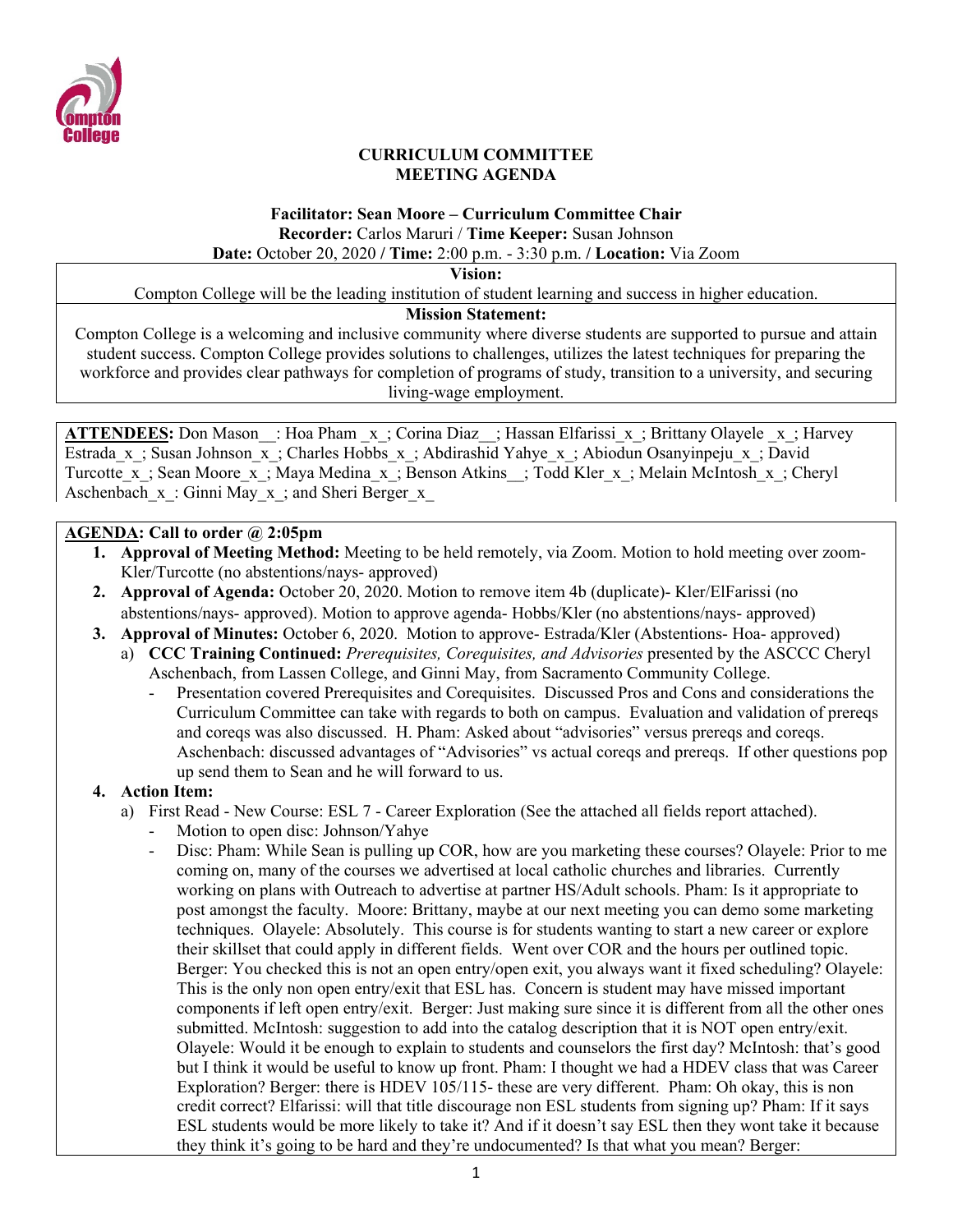Undocumented students can take noncredit classes. Berger: give more context of the course. Pham: I wanted to clarify because I think I have a lot of students who would be interested in taking this course. Motion to close: Kler/Olayele

- b) First Read New Courses Noncredit: CIS 63 Programming Fundamentals I: Apple Swift I and CIS 64 -Programming Fundamentals II: Apple Swift II.
- c) Second Read New Courses Noncredit: CIS 63 Programming Fundamentals I: Apple Swift I and CIS 64 - Programming Fundamentals II: Apple Swift II (See attached all fields report attached).
	- Motion to open: Kler/Yahye
	- Disc: Part of the 5 courses for Apple Swift Coding Certificate. They are non-credit. Goal is for students to be able to create a fully functional app for IOS. Moore: How is 64 different to 63? Yahye: It is a continuation. 63 and 64 use the same textbook.
	- Motion to approve CIS  $63 \& 64$ : (no abstentions/no nays)- approved
- d) Third read CCC Handbook (Academic Senate requested changes to the CCC Handbook).
	- Motion to open: Kler/Yayhe
		- Disc: Moore: we need to adhere to AS bylaws. AS President would be choosing all AS sub-committee members. Yahye: Was AS handbook approved? Moore: Yes it was approved. Pham: So instead of the chair or dean it will be the AS choosing the curriculum committee? Moore: Yes and no. It is not the AS choosing, the AS president chooses. Yahye: in consultation with the e-board, not the division chairs. Moore: That is correct, and I have no control over that. Yahye: That conflicts with the contract. Moore: I am simply updating our document to match what the AS bylaw document is, I have not created this or changed it in anyway. Yahye: contract says members of the committee should be appointed by division chair. Pham: that's right, that's what is says in the contract. Yahye: contract overrides AS bylaws. Pham: Mr Maruri, you're part of the senate. Can you clarify that it is the AS president that will appoint committee members? Maruri: I am not super sure of the exact wording of it, I don't know the bylaws like that, I am relatively new to this, but it seems like for the sub-committees of AS that would be the case. Pham: but the contract currently states that the chair will, not appoint, but suggest curriculum members. That means anytime there is an open seat the senate will appoint. Does the senate also get the ability to kick out members as well? Moore: No. Bylaws stipulate that members of the subcommittee can vote to make someone not a member anymore. This was a recommendation made by our union president Holly at the last AS meeting. What I can do is reach out to Holly and let her know this came up in discussion and speak with her before I place this on the AS agenda for a second read. I will keep it tabled until we can discuss this at our next meeting. Pham: I would suggest, since AS is the one saying this, maybe we can have an AS rep at our next meeting so we can sort this out. Moore: Good point. Our handbook shouldn't contradict AS bylaws and AS bylaws shouldn't contradict faculty contract. All should be in alignment. I will take all your feedback and comments to our AS president for discussion. Yahye: I think we need to postpone this until we sort this out.
	- Motion to close discussion: Yayhe/Kler

## **5. Consent Agenda Items**:

- a) 2-Year CTE Course Review No Recommended Changes : CDEV 108 Principles and Practices of Teaching Young Children and MTT 120 - Manufacturing Print Reading
- b) 2-Year Course Review Conditions of Enrollment Changes: CDEV 125 Child Development Practicum I (Addition of non-course requirement)
- c) 6-Year Course Review- Conditions of Enrollment Changes: PSCI 125 Exploring Physical Sciences- (Removal of ENGL 84 as recommended preparation).
- d) Distance Education Online: CIS 63 Programming Fundamentals I: Apple Swift I, CIS 64 Programming Fundamentals II: Apple Swift II, CDEV 108 - Principles and Practices of Teaching Young Children, CDEV 125 - Child Development Practicum I, MTT 120 - Manufacturing Print Reading, and PSCI 125 - Exploring Physical Sciences.
- Motion to approve items 5a-d -Yayhe/Kler
- Discussion: none
- Motion to approve items 5a-d- (no nays/abstentions- approved)

#### **6. Reports:**

- a) Vice President, Academic Affairs
	- Berger: Meetings have been happening to look at COR to streamline changes. Pham: A lot of dept have 5-6, some have 10-11. I understand approval process has levels. For example: in CDEV we have